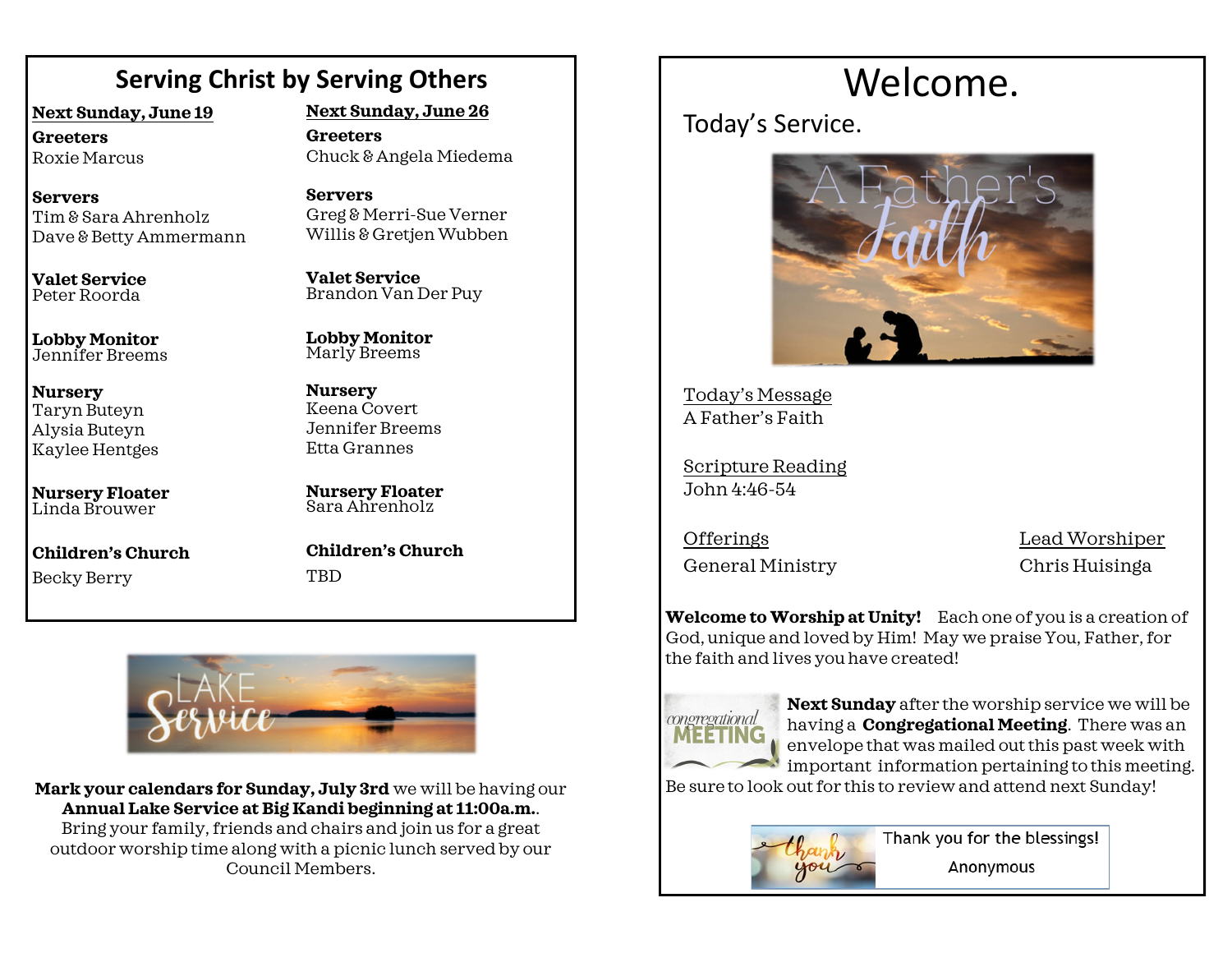### **Call to Prayer:**

We express our love to **Jeff Morris and his family** with the passing of **his father, Ron,** this past week. A service to celebrate his life is being planned for this coming week. May God grant His love and peace to surround the family for the days ahead.

## A Prayer for our Faith Community

God of grace and truth... *You who* sacrificed to show love *You who* created new out of nothing *You who* reveal power amidst weakness

We ask... *May our* courage birth encouragement *May our* love embrace the unloved *May our* grace be gracious *May our* comfort bring life *And Your* truth bring deliverance *May our* prayers be courageous *May our* justice reveal Christ *May our* righteousness inspire hope *May our* goodness bring wholeness *May our* light scatter darkness

> *For Your* Glory *For Your* Honor *For Your* Return

> > So let It Be Maranatha Amen



#### **Sunday (Today)**

**9:30a.m.:** Worship Celebration Children's Church for ages 3 to PreK will be during the service. Coffee Time - Fair Trade coffee by Dunn Bros. **7:00-8:30p.m.:** SRYG Summer Study "The Chosen" - @ Travis' home

**Monday 6:30p.m.:** Open Rock @The Rock - Van will leave Unity at 6:00

#### **Wednesday**

**6:30p.m.:** Sound Board Training w/ Worship Team Practice after **6:30p.m.:** Ladies Bible Study meeting in the Council Room

**Friday 6:30a.m.:** Men's Bible Study

**Next Sunday** Congregational Meeting immediately after the worship service



**Family Promise with Unity June 19-25.** 

Family Promise We appreciate our volunteers to are providing of Kandiyohi County meals this week.



**This Summer Solid Rock Youth Group** will be doing service days in our local area. We **ALLET ACCELLED IN SERVE LOCAL Summer.** The dates are not set yet, but if you or someone you know needs some help that teens could fill we would love to serve you (Ex: weeding, painting, house cleaning,

etc). Please send an email to solidryg@gmail.comwith ways we can help or questions.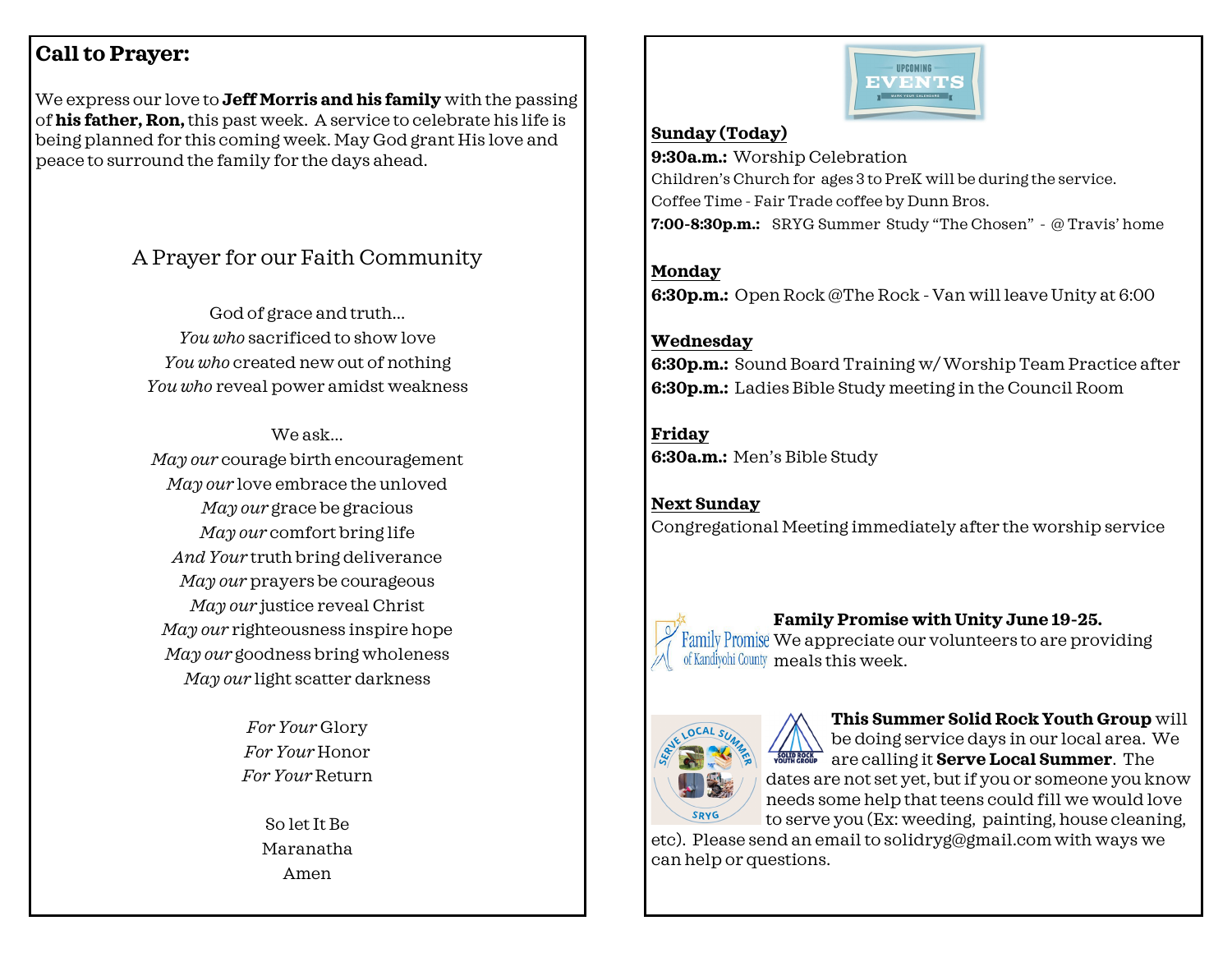

**God's Wonder Lab VBS begins this week!** Join us Monday through Friday night from 6:00 p.m. to 8:30p.m. in our church each evening as we learn how our God makes the impossible possible! In Jesus' ministry, He did things that are impossible. At God's Wonder Lab

we'll discover that Jesus does the impossible for us. He does marvelous things!

· For those who have not registered, please come at 5:30 p.m. There will be a registration form and medical consent/liability waiver form that a parent/guardian needs to fill out and sign.

· A closing program will be held Friday evening beginning at 8:00 p.m. The public is welcome to attend. We hope to see you there!

Please contact Sarah Punt at 320-979-6941 or Melissa Bonnema at 320-894-2822 with any questions.



**VBS Donation Sign-up**…. If you feel led to help in other ways there are signup sheets in the foyer of 1st **DONATIONS** CRC with a list of items that are needed for this year's VBS. If you are willing/able to donate any of the items listed, it would be much appreciated and helpful!



**Community Picnic** – **You are invited to the First CRC annual Community Picnic on Friday, June 24, with serving beginning at 5:15 p.m. on the church lawn**. Bring your lawn chairs and your neighbors. All food, drink, plates etc., will be provided. VBS will meet at 6:00 p.m. They will perform their program at 8:00 p.m. which you

are invited to attend. Join us for an evening of fun and fellowship!



**The Prinsburg Booster Club** is organizing a **Church Softball Game** as part of this year's Prinsburg's 4th of July activities.

All willing men/women and high school-age students are invited to a fun and entertaining game of softball **on July 2 at 3:30 p.m.** The teams will be First /Unity CRC vs Bunde/ Roseland/Raymond/Emden. Please contact Sarah Van Dyken (320-220-4600) if you are interested in playing.